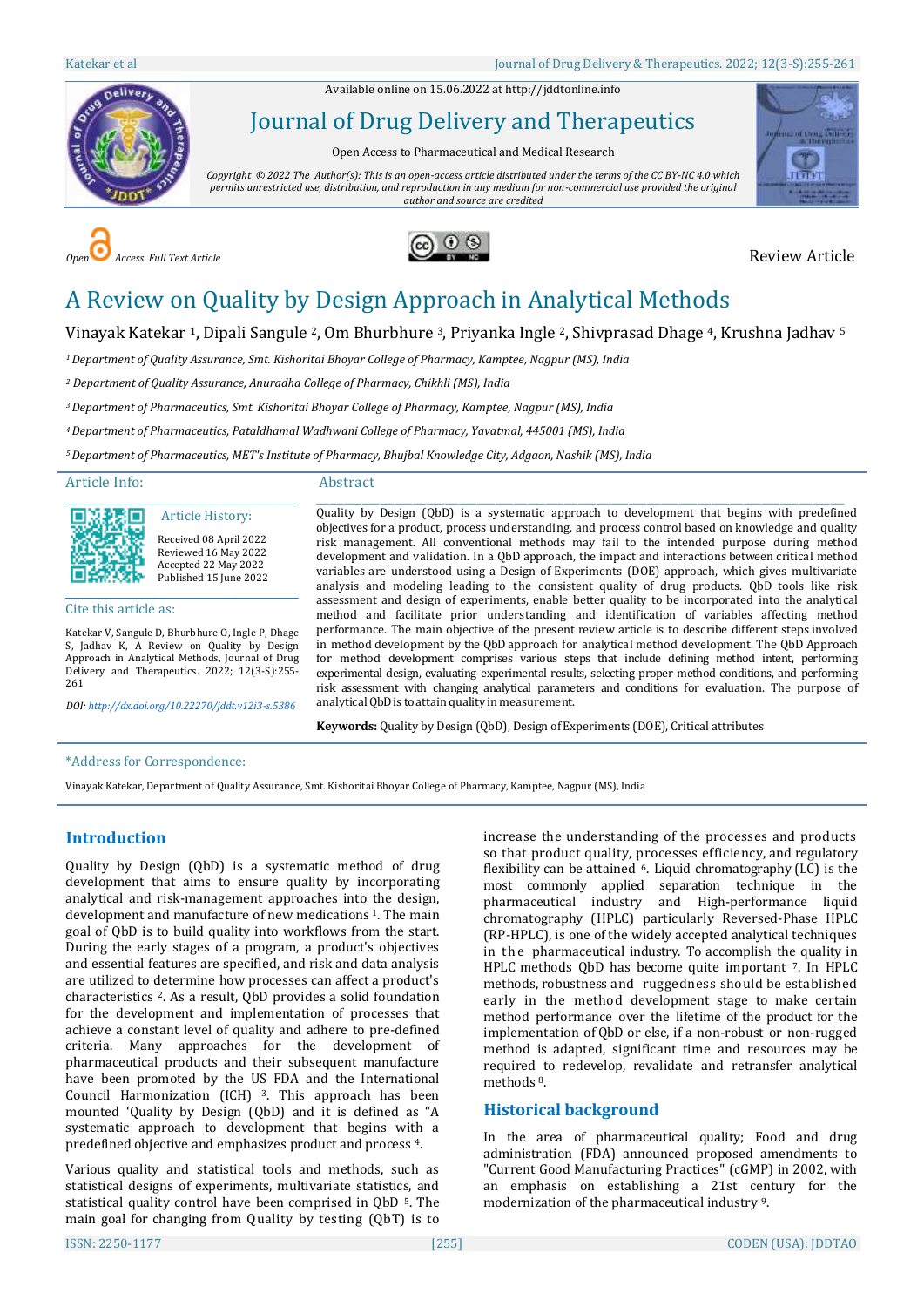# **Regulatory aspects to QbD 4,5,6**

### **FDA Perspective**

In 2005 USFDA asked participating firms to submit chemistry manufacturing control (CMC) information demonstrating the application of QbD as a part of the New Drug Application. QbD involves thorough all of the processes; a goal or objective is defined before the actual start of the process. Design space and real-time release risk assessment are other parameters for the implementation of QbD. International conference on harmonization in its Q8 pharmaceutical development, Q9 quality risk assessment, and Q10 pharmaceutical quality system give stringent requirements regarding the quality of a product <sup>10</sup>. FDA also states the importance of the quality of pharmaceutical products by giving Process Analytical Technology (PAT) which is a Framework for Innovative Pharmaceutical Development, Manufacturing, and Quality Assurance.

QbD ultimately helps to implement Q8 and Q9. FDA's view of QbD is ''QbD is a systematic approach to product and process design and development''. This concept was accepted by FDA in 2004 and a detailed description was given in 'pharmaceutical cGMPs for the 21st century- a riskbased approach 11-12.

Product quality and performance can be assured by designing efficient manufacturing processes.

- o Product and process specifications are based on a scientific understanding of how process factors affect product performance.
- o Risk-based regulatory approaches are for scientific understanding and control related processes for

product quality and performance.

o Related regulatory policies and measures are modified to accommodate the real-time scientific knowledge.

# **ICH guidelines and QbD**

The underlying principles of QbD i.e., science- and riskbased product development, risk assessment, lifecycle approach, and method design are explained in the quality guidelines of an international conference on harmonization i.e., ICH Q8 Pharmaceutical Development, ICHQ9 Quality Risk Management, and ICH Q10 Pharmaceutical Quality System.

# **Analytical Quality by Design (AQbD)**

As per ICH, QbD is defined as "A systemic approach to development that begins with predefined objectives and emphasizes product and process understanding and process control, based on sound science and quality risk management". It implies that product and process performance characteristics need to be scientifically designed to fulfill the specific objectives. Analogous to process QbD, the outcome of AQbD is a well understood, fit for purpose, and robust method that consistently delivers the intended performance throughout its lifecycle, The broad knowledge obtained from this process is used to establish a method operable design (MODR), a multidimensional space based on the method factors and setting that provides suitable method performance. It is also used to establish meaningful method controls of which system suitability is one component high-level overview of the AQbD steps is depicted in <sup>9</sup> (Figure 1).



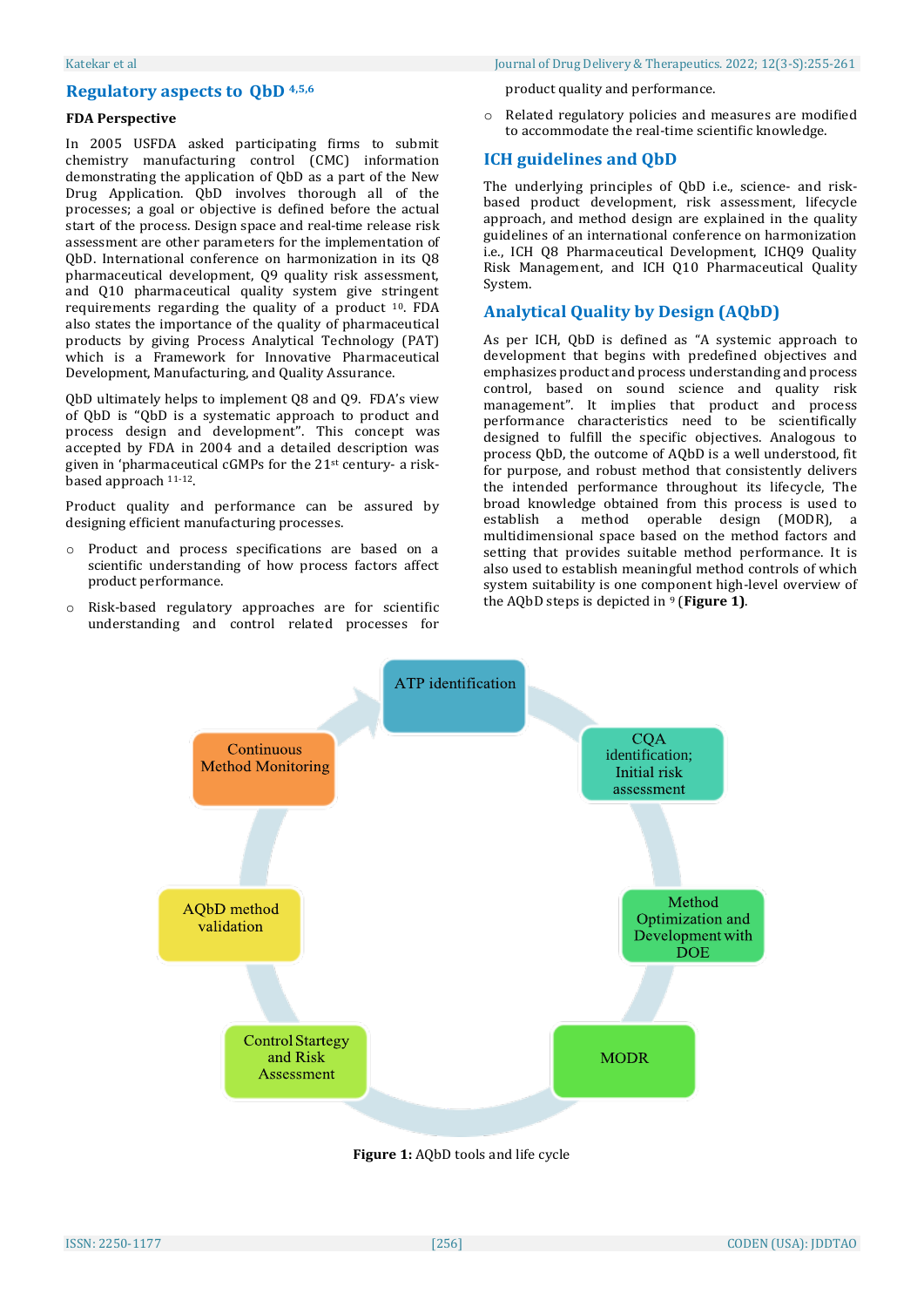The expression of tools in QbD and AQbD is different for synthetic development and analytical development. Both QbD and AQbD tools are presented in (**Table 1)**.

| <b>Steps</b> | SyntheticDevelopment                    | <b>Analytical Development</b>                  |
|--------------|-----------------------------------------|------------------------------------------------|
|              | OTPP identification                     | ATP (Analytical Target Profile) identification |
| 2            | CQA/CMA identification, Risk Assessment | CQA identification, Initial Risk Assessment    |
| 3            | Define Product Design Space             | Method Optimization and Development with DOE   |
| 4            | Refine Product Design Space             | MODR (Method Operable Design Region)           |
| 5            | Control Strategy and Risk Assessment    | ATP (Analytical Target Profile) identification |
| 6            | Process validation                      | CQA identification, Initial Risk Assessment    |
|              | Continuous Process Monitoring           | <b>Continuous Process Monitoring</b>           |

### **Flow of Quality by Design**



### **Key characteristics of QbD** 13-14

- A tool for focused & efficient drug development
- A dynamic and systematic process
- Relies on the concept that Quality can be built in as a continuum
- It is applicable to Drug Product and Drug Substance development (chemicals/biologics)
- It is applicable to analytical methods
- Can be implemented partially or totally
- Can be used at any time in the life cycle of the Drug

Always encouraged by Regulators.

#### **Applications of Quality by design are as follows** <sup>15</sup>

- Applications of QbD in analytical method development
- Applications of QbD for drug substance development.
- Applications of QbD for clinical trials.
- Applications of QbD for bioequivalence studies.
- Applications of QbD for pharmaceutical manufacturing.
- Applications of QbD for formulation development, as shown in (**Figure 2**)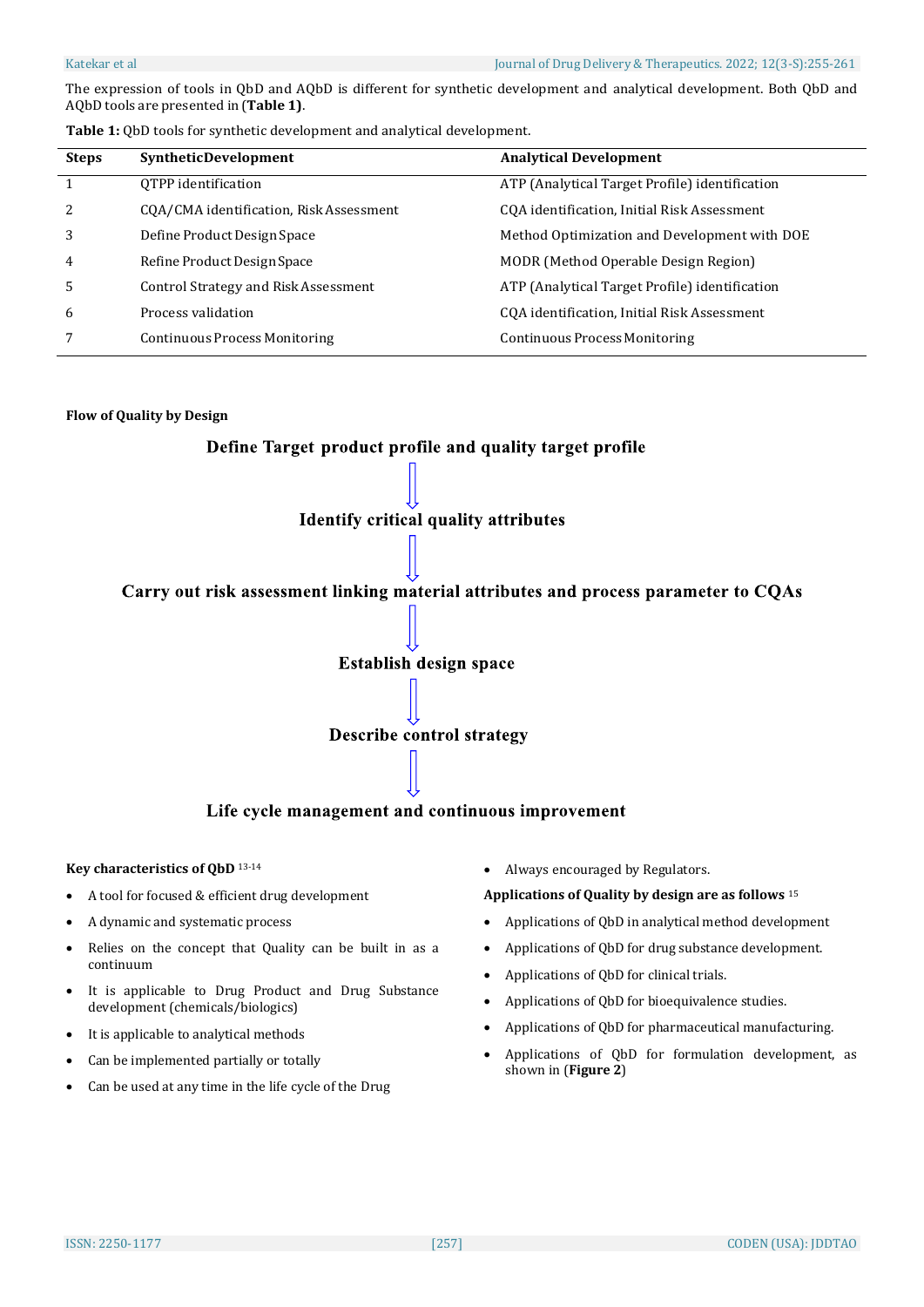

**Figure 2:** Different applications of QbD

# **QbD in analytical method development**

Implementation of QbD helps to develop a rugged and robust/strong method that helps to go with ICH guidelines hence for that reason pharmaceutical industries are adopting this concept of QbD. This approach facilitates continuous improvement in the method 16-18.

- Chromatographic techniques like HPLC (For stability studies, method development, and determination of impurities in pharmaceuticals)
- Karl Fisher titration for determination of moisture content
- To Biopharmaceutical processes
- Dissolution studies
- Hyphenated techniques like LC-MS
- Advanced techniques like mass spectroscopy, UHPLC, capillary electrophoresis
- Analysis of genotoxic impurity

Various aspects explained in pharmaceutical development are also put into practice for the development of the analytical method in the QbD paradigm (**Figure 3**).



**Figure 3:** Aspects of application of QbD to analytical method

### **ATP(AnalyticalTargetProfile)**

Recognition of ATP comprises the selection of method requirements which include target analytes (product and impurities), type of analytical technique, and specifications of the product. A preliminary risk assessment would be carried out for the expectation of the method requirements and analytical criticalities <sup>19</sup>.

ATP for analytical procedures comprises of

- Selection of target analytes (API and impurities),
- Assortment of analytical techniques (HPTLC, GC, HPLC, Ion Chromatography, chiral HPLC, etc.)
- Choice of method requirements.

#### **Target AnalytesSelection**

Many regulatory bodies and ICH Q3 enlighten the deliberation of impurities in the API synthetic route.

#### **Analytical method performance characteristics**

Method requirements can differ from one method to another. There are various method performance characteristics. There are two types of method performance, that is, systematic (bias) and inherent random (variance) components. Commonly method performance is not evaluated by one but depends on both <sup>16</sup>.

According to USP and ICH guidelines, there are many validation parameters for chromatographic separations, which are considered method performance characteristics that include accuracy and precision. These are quite commonly considered as method performance characteristics to quantify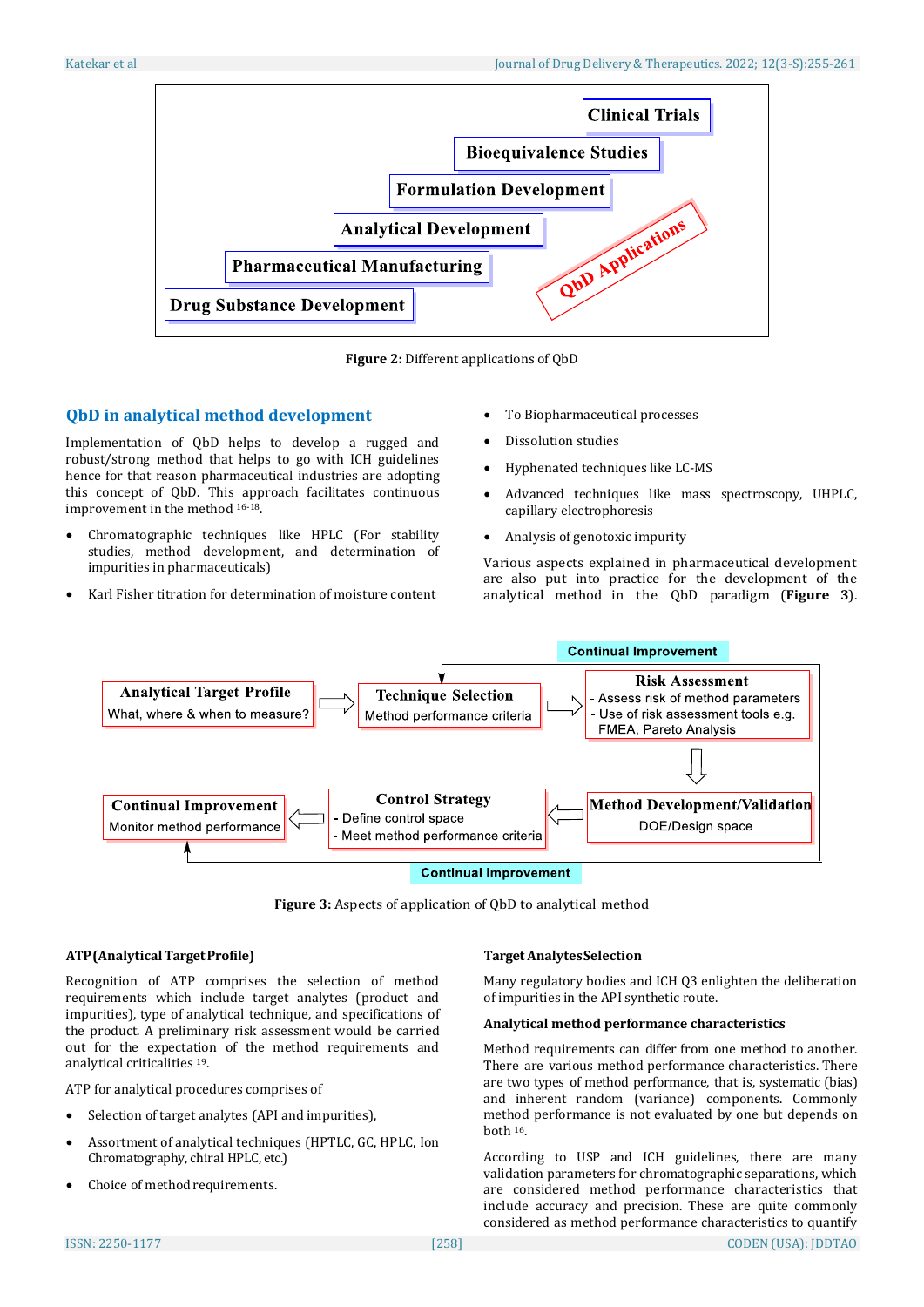the substance. No method can be accurate and precise without adequate specificity, linearity, and peak resolution but these do not signify robust behavior of the method. Another vital component that one has to be established based on acceptable behavior of both systematic and random performance characteristics is therange <sup>20</sup>.

Robustness defines an operational range of method factors to<br>give defined results. Other method performance give defined results. Other method performance characteristics such as linearity and specificity are not needed to be incorporated in the ATP, as they are not directly linked to understanding the agreement of a measurement with the true value 21, 22.

### **Critical quality attributes (CQA)**

Factors that directly affect the quality and safety of the product are first sorted out, and their possible effect on method development is studied. Understanding the product and method will help to sort the CQA. If a drug product contains an impurity that may have a direct effect on the quality and safety of the drug product it is being considered the critical quality attribute for the HPLC method development of that particular drug compound. Safety and efficacy can be achieved by demonstrating measurable control of quality attributes i.e., product specification, intermediate specification, and process control. CQA for analytical methods comprises, method attributes and method parameters. CQA can diverge from one analytical technique to another <sup>23</sup>.

- HPLC (UV or RID) CQA are buffers used in the mobile phase, pH of mobile phase, diluent, column selection, organic modifier, and elution method.
- CQA for GC methods are oven temperature and program, injection temperature, the flow of gas, sample diluent, and concentration.
- TLC plate, mobile phase, injection concentration and volume, time taken for plate development, reagent for color development, and detection methods are the CQA for HPTLC.

### **Risk Management**

Quality Risk Management (ICH Q9) is "a systematic process for the assessment, control, communication and review of risks to the quality across the lifecycle". Risk assessments are a vital part of the Analytical QbD process. Risk assessments smooth the progress of recognition and ranking of parameters that could brunt method performance and conformance to the ATP. Risk assessments are often iterative throughout the lifecycle of a method and are typically performed at the end of method development, with product changes (e.g., route, formulation, or process) and as a precursor to method transfer. These RAs emphasize potential differences (e.g., laboratory practices, environment, testing cycle times, reagents sources). During the technique selection and method development stages major differences (e.g., availability of equipment) should be recognized and factored in <sup>24</sup>.

Some methods of risk assessment are mentioned in ICH guidelineQ9 as follows:

- Failure Mode Effects Analysis (FMEA).
- Failure Mode, Effects and Criticality Analysis (FMECA); Fault Tree Analysis (FTA).
- Hazard Analysis and Critical Control Points (HACCP).
- Hazard Operability Analysis (HAZOP).
- Preliminary Hazard Analysis (PHA).

Supporting statistical tool.

# **MethoddevelopmentbyQbDapproach**

#### **Step 1: Defining methodintent**

Since pharmaceutical QbD is a systematic, scientific, holistic, menace-based, and practical approach that begins with predefined objectives and lays emphasis on product and process understanding and control so the goals of HPLC method development have to be clearly defined. The eventual goal of the analytical method is to separate and quantify the maincompound <sup>24</sup>.

# **Step 2: Performing experimental design**

Experimental design can be efficiently used for rapid and systematic method optimization. A systematic experimental design is considered necessary to aid in obtaining profound method understanding and performing optimization. It forms a chromatographic database that will help out with method understanding, optimization, and selection. In addition, it can be used to evaluate and implement the change of the method, should it be needed in the future, for example, should the chromatographic column used no longer be commercially available, or impurityis no longer relevant.

#### **Step 3: Evaluation of experimental results and selection of final method conditions**

The conditions for the method need to be evaluated using the three-tiered approach. At first, the conditions should be evaluated for peak symmetry, peaks fronting and peaks tailing. Later these conditions should be further evaluated by using more stringent criteria, such as the tailing factor should be less than 1.5, etc.

#### **Step 4: Performing risk assessment with robustness and ruggedness evaluation**

Once the final method is selected against method attributes, it is highly likely that the selected method is reliable and will remain operational over the lifetime of the product. The fourth step of method development is mainly for the method verification and finalization and the evaluation of method robustness and ruggedness to be carried out.

#### **Method qualification**

Once the method is designed keeping analytical target profile (ATP) in mind with taking care of the risk involved in the development, the next step comes is method qualification this is to ensure that method is being performed as intended. It involves equipment qualification which is part of method qualification. It is divided into method installation qualification (MIQ), method operational qualification (MPQ), and method performance qualification (MPQ).

For a demonstration of instrumental qualification HPLC instrument is considered. While developing a chromatographic method on HPLC following qualification can be done Design Qualification

- i. Installation Qualification
- ii. Operational Qualification
- iii. Performance Qualification

Considering user requirement specifications (URS), the design and technical specification of an instrument are defined, it is part of DQ. As HPLC is a commercial-off-theshelf system in this case the users should make sure that the instrument is suitable for their desired applications. The user must confirm that the installation site fulfill all vendor-specified environmental requirements. Here IQ part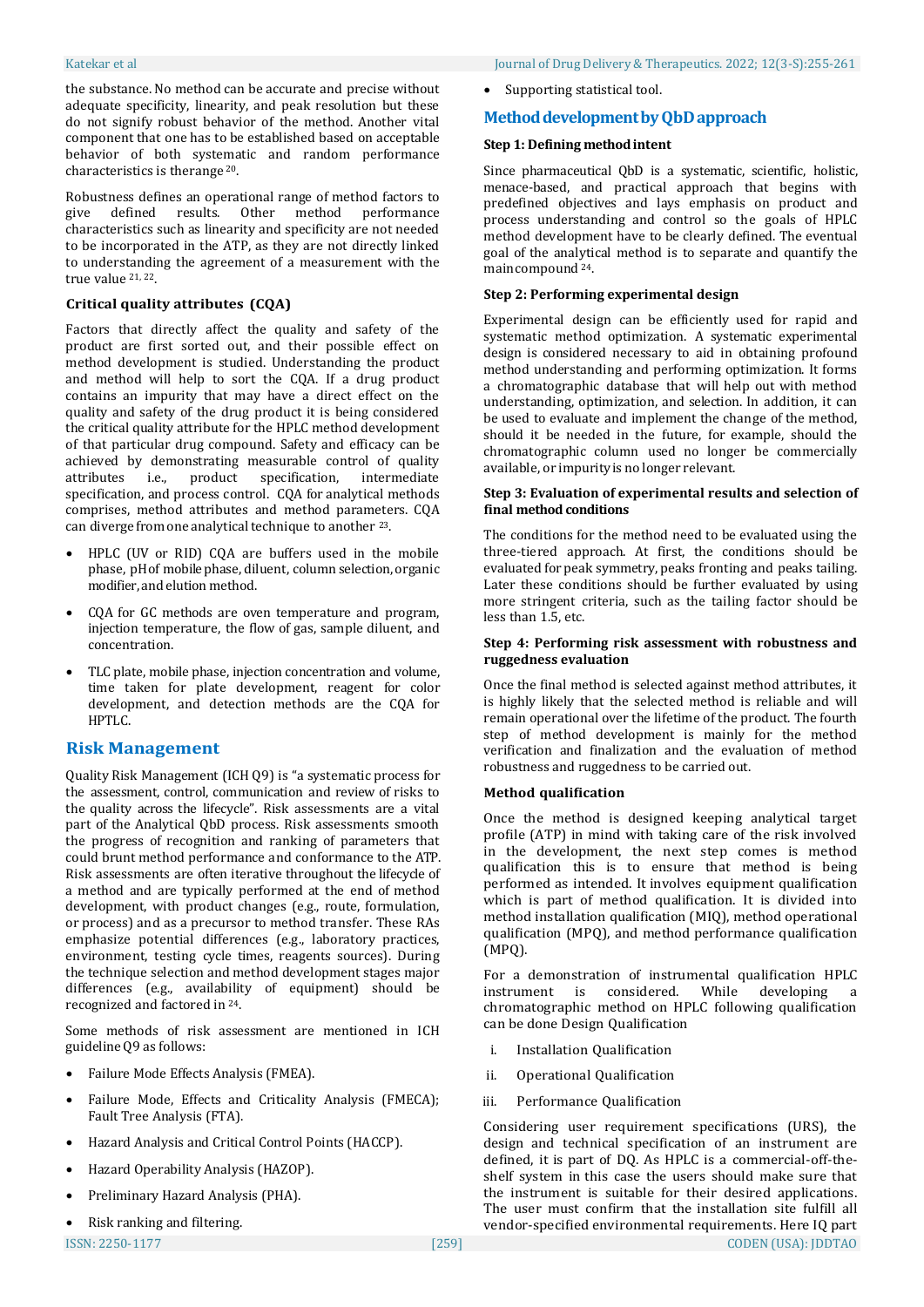begins. Equipment is assembled at the user's site and checked for the proper working of all the assembled parts.

#### **Control strategy**

It is important that the set method performs as intended and consistently gives accurate results, for that purpose control of the method is required. A factor identified to have risk has to be controlled. More attention is given to the high-risk factors. System suitability, the risk assessment can also help identify a specific control strategy.

### **Life cycle approach**

The life cycle approach differs from that of the traditional approach of method development. According to More field, it includes continuous improvement of method performance and the design space allows flexibility for Continuous improvement in the analytical method can be done without prior regulatory approval because of design space made previously <sup>25</sup>.

#### **QbD for various analytical methods which include,**

- o Chromatographic techniques like HPLC (For stability studies, method development, and determination of impurities in pharmaceuticals).
- o Hyphenated techniques like LC-MS
- o Advanced techniques like mass spectroscopy, UHPLC, and capillary electrophoresis
- o Karl Fischer titration for determination of moisture content.
- o Vibrational spectroscopy for identification and quantification of compounds e.g., UV method.
- o Analysis of genotoxic impurity.
- o Dissolution studies
- o Biopharmaceutical processes

# **Benefits of QBD** 26-28

- o Eliminate batch failures.
- o Minimize deviations and costly investigations.
- o Avoid regulatory compliance problems.
- o Empowerment of technical staff.
- o Efficient, agile, flexible system.

### **Conclusion**

The application of the QbD concept to the analytical method is important because many variables significantly affect the method results which include instrument settings, sample characteristics, method parameters, and choice of calibration models. Being chromatographic technique is the most common analytical tool in pharmaceutical quality control, and the number of variables involved in the analytical method development phase is almost equivalent to the number of variables involved in formulation and development protocols for dosage form so implementation of QbD provides an opportunity to achieve regulatory flexibility but requires a high degree of robustness, product quality, and analytical method understanding**.** Method transfers in QbD are feasible for analytical methods and will enable better, more efficient, and continuous improvements for future methods.

**Conflict of interest:** The authors declare no potential conflicts of interest with respect to research, authorship, and /or publication of this article.

### **Funding:** No Funds, Grants, or Other Support Was Received.

#### **References**

- 1. Patil AS, Pethe AM. Quality by Design (QbD): A new concept for the development of quality pharmaceuticals. International journal of pharmaceutical quality assurance. 2013; 4(2):13-9.
- 2. Verch T, Campa C, Chéry CC, Frenkel R, Graul T, Jaya N, Nakhle B, Springall J, Starkey J, Wypych J, Ranheim T. Analytical Quality by Design, Life Cycle Management, and Method Control. The AAPS Journal. 2022; 24(1):1-21[. https://doi.org/10.1208/s12248-022-](https://doi.org/10.1208/s12248-022-00685-2) [00685-2](https://doi.org/10.1208/s12248-022-00685-2)
- 3. Kostewicz ES, Abrahamsson B, Brewster M, Brouwers J, Butler J, Carlert S, Dickinson PA, Dressman J, Holm R, Klein S, Mann J. In vitro models for the prediction of in vivo performance of oral dosage forms. European Journal of Pharmaceutical Sciences. 2014; 57:342-66[. https://doi.org/10.1016/j.ejps.2013.08.024](https://doi.org/10.1016/j.ejps.2013.08.024)
- 4. Yu LX, Amidon G, Khan MA, Hoag SW, Polli J, Raju GK, Woodcock J. Understanding pharmaceutical quality by design. The AAPS journal. 2014; 16(4):771-83[. https://doi.org/10.1208/s12248-](https://doi.org/10.1208/s12248-014-9598-3) [014-9598-3](https://doi.org/10.1208/s12248-014-9598-3)
- 5. Huang J, Kaul G, Cai C, Chatlapalli R, Hernandez-Abad P, Ghosh K, Nagi A. Quality by design case study: an integrated multivariate approach to drug product and process development. International journal of pharmaceutics. 2009 Dec; 382(1-2):23-32. <https://doi.org/10.1016/j.ijpharm.2009.07.031>
- 6. Jain S. Quality by design (QBD): A comprehensive understanding of implementation and challenges in pharmaceuticals development. Int. J. Pharm. Pharm. Sci. 2014; 6:29-35. 7. Nikolin B, Imamović B, Medanhodžić-Vuk S, Sober M. High performance liquid chromatography in pharmaceutical analyses. Bosnian journal of basic medical sciences. 2004; 4(2):5. <https://doi.org/10.17305/bjbms.2004.3405>
- 8. Patel KY, Dedania ZR, Dedania RR, Patel U. QbD approach to HPLC method development and validation of ceftriaxone sodium. Future Journal of Pharmaceutical Sciences. 2021; 7(1):1-0. <https://doi.org/10.1186/s43094-021-00286-4>
- 9. Sangshetti JN, Deshpande M, Zaheer Z, Shinde DB, Arote R. Quality by design approach: Regulatory need. Arabian Journal of Chemistry. 2017; 10: S3412-25. <https://doi.org/10.1016/j.arabjc.2014.01.025>
- 10. Q9: Quality Risk Management. ICH Harmonized Tripartite Guidelines. International Conference on Harmonization of Technical Requirements for Registration of Pharmaceuticals for Human Use, 2006.
- 11. Q10: Pharmaceutical Quality System, ICH Tripartite Guidelines. International Conference on Harmonization of Technical Requirements for Registration of Pharmaceuticals for Human Use, 2007.
- 12. Q8 (R1): Pharmaceutical Development, Revision 1, ICH Harmonized Tripartite Guidelines, International Conference on Harmonization of Technical Requirements for Registration of Pharmaceuticals for Human Use, 2007.
- 13. Anuj G, Fuloria NK. Short review on Quality by design: A new Era of Pharmaceutical drug development. Int J Pharm Pharm Sci. 2012; 4(3):19-26.
- 14. Elliott P, Bi J, Zhang H. Quality by design for biopharmaceuticals: a historical review and guide for implementation.
- 15. Åsberg D, Karlsson A, Samuelsson J, Kaczmarski K, Fornstedt T. Analytical method development in the quality by design framework. American Laboratory. 2014; 46(9):12-5.
- 16. Peraman R, Bhadraya K, Padmanabha Reddy Y. Analytical quality by design: a tool for regulatory flexibility and robust analytics. International Journal of Analytical chemistry. 2015. <https://doi.org/10.1155/2015/868727>
- 17. Ambhore JP, Chaudhari SR, Cheke RS, Kharkar PS. A Concise Analytical Profile of Efavirenz: Analytical Methodologies. Critical Reviews in Analytical Chemistry. 2021; 27:1-0. <https://doi.org/10.1080/10408347.2021.1895711>